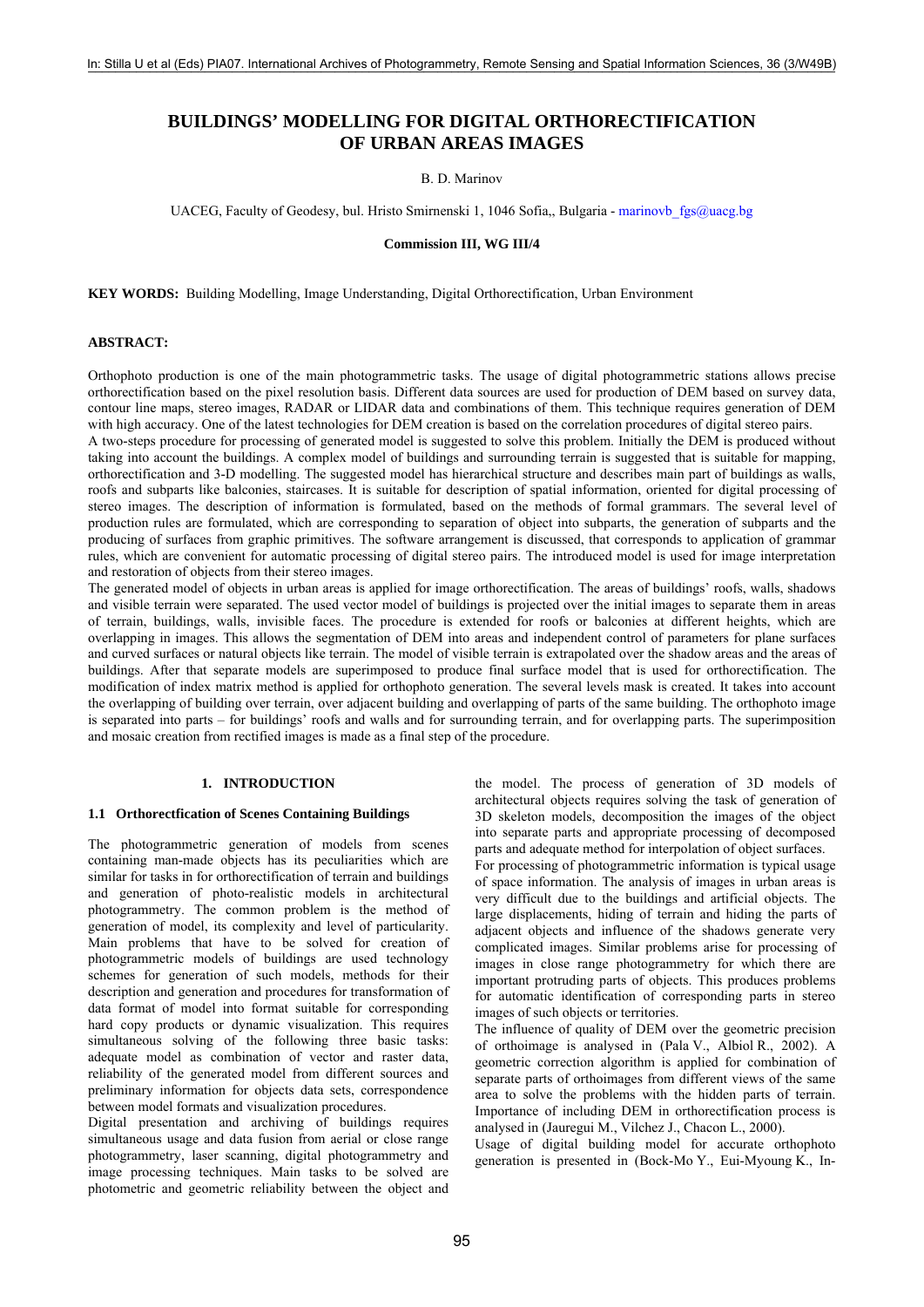Tae Y., 2000). The process of orthorectification is preceding by automatic building extraction.

In semi-automatic procedures for orthorectification of building images it is possible excluding of special kind of lines for such objects – like border lines, which allow excluding of unwanted parts of object model. The structure of spatial information is very important for reliability and speed of processing in such systems.

# **1.2 Automatic Building Reconstruction**

Building detection and reconstruction is based on different techniques and uses wide variety of procedures. Different classification schemes are suggested for image processing and interpretation, taking into accounts the shape and height characteristics of buildings (Weidner U., Förstner W., 1995). The semi-automatic procedures for building detection are developed, which are based on LSQM matching, usages the geometric characteristics in object space (Zhang, Z., Zhang, J., 2000). Involving the geometrical constrains of building roofs gives possibilities for semi-automatic building extraction. There are a lot of investigations in which the shadow information is connected with geometric characteristic of objects.

The building analyses process is based on object models, which are using the verification of feature sets (Ameri, B., 2000). The development of this ides is realized in procedure taking into account the topological and geometric characteristics of objects in reconstruction of regular shape faces, which approach is implemented in (Heuel, S., Förstner, W., Lang, F., 2000). Some problems of structural approach to man-made objects are discussed in (Michaelson, E., Tilla, U., 2000). Model based methods are considered using geometric, topologic and structural knowledge based on polyhedral parametric or generic models. Increasing the accuracy of processing is achieved by applying of data base for roof corners (Chio, S.H., Wang, S.C., Wrobel, B., 2000). The procedure for building extraction from high-resolution Digital Surface models containing terrain and buildings information is suggested in (Weidner U., 1996). The building reconstruction is based on the usage of parametric and prismatic building models. There are developed integrated algorithms, which apply data fusion of stereo images, GIS data or digital map information (Suveg, I., Vosselman, G., 2000].

The down to up procedure for building detection is introduced in (Zhao, B., Trinder, J.C., 2000). The hierarchical approach consists of three major stages: building detection, building segment extraction, 3D feature matching and building modelling. The hierarchical approach for building reconstruction using 3D information, such as color, texture, or shadow and reflectance is introduced by (Seresht M.S., Azizi A., 2000). The structural approach for generation of object model from aerial images of urban scenes is suggested in (Stilla U., Jurkiewitcz K., 1996). A bottom to up solving procedure is tested for these purposes.

Utilization of reliable procedure for building extraction and reconstruction which is compatible with processed images is very important for quality of orthorectification process.

# **2. MODEL STRUCTURE**

# **2.1 Image Description**

Main method of description is based on the topological properties of areas in the stereo images. A picture language grammar technique could be applied to formalise the process of image description and to cover different variants of image

configurations. Such approach is very large used for description of two dimensional or three dimensional images [Fu, 1982]. The formalised the process of description of contour images and generation of hierarchical description of image has to be enlarged for images of 3D objects and to involve additional information. The information that has to be taken into account includes the parallax of contour lines, the position of object relatively to centre of the photo and topological properties of areas in separate images. In this situation only the walls oriented to the centre of photo could generate visible areas in image. The main properties of image description have to take into account the relation between areas into image and connection between areas and contours. The arcs are used as main primary elements for description. Arcs present the segments of lines between two points of connection. From topological point of view such points are only points of connection of more than two arcs by taking into account the type of arcs (wall edges, foundation border and so on). By this reason the segmentation of arcs has to be applied. The main topological properties that have to be taken into account are the relation of adjacent areas, clusters of areas, included clusters of areas, hanging areas (with only one point of connection). To take into account the specific properties of artificial objects have to be involved areas of types roofs, walls, shadows, hidden terrain or roof areas).

For purposes of contour description only the tie points and arcs could be used. In such situation it would be difficult to generate relation between areas. Usage of only topological properties of areas and their relation would increase difficulties in contour generation and arcs processing.

In general case the solution is very complicated but applying the restriction of relatively small angles between the projection rays and vertical planes (as walls) the presentation could be simplified. Taking into account such restriction the following groups of arcs could be formulated:

1. Arcs without changes in height between two areas or with relatively low difference in slope;

2. Arcs with jump in height between two adjacent areas;

3. Arcs defining break in surface slope, not in height.

In situation if nodes are marked only at that points where more than two arcs are connected some combination of height arcs could appear and should be added to terminal arcs set.

It is necessary to be mentioned that not all topological types for different height types of arc exist. According to this the following extended set of topological and height types of arcs are possible that are forming the set of finite elements of grammar.

1. Non connected elements:

2. Second order connected elements (one pointer to inside cluster list and one implied connection to own contour):

3. Third order connected elements containing two pointers to the next arcs of the own and adjacent contour and one pointer to main arc of the own contour, or to the main arc the upper level contour for element of type d:

4. Fourth order connected elements (two pointers to internal and external contour and one pointer to internal isolated cluster list and one implied connection to own contour):

5. Fifth order connected elements (two pointers to internal and external contour, one implied connection to own contour, one pointer to internal isolated cluster list and one pointer to the next cluster).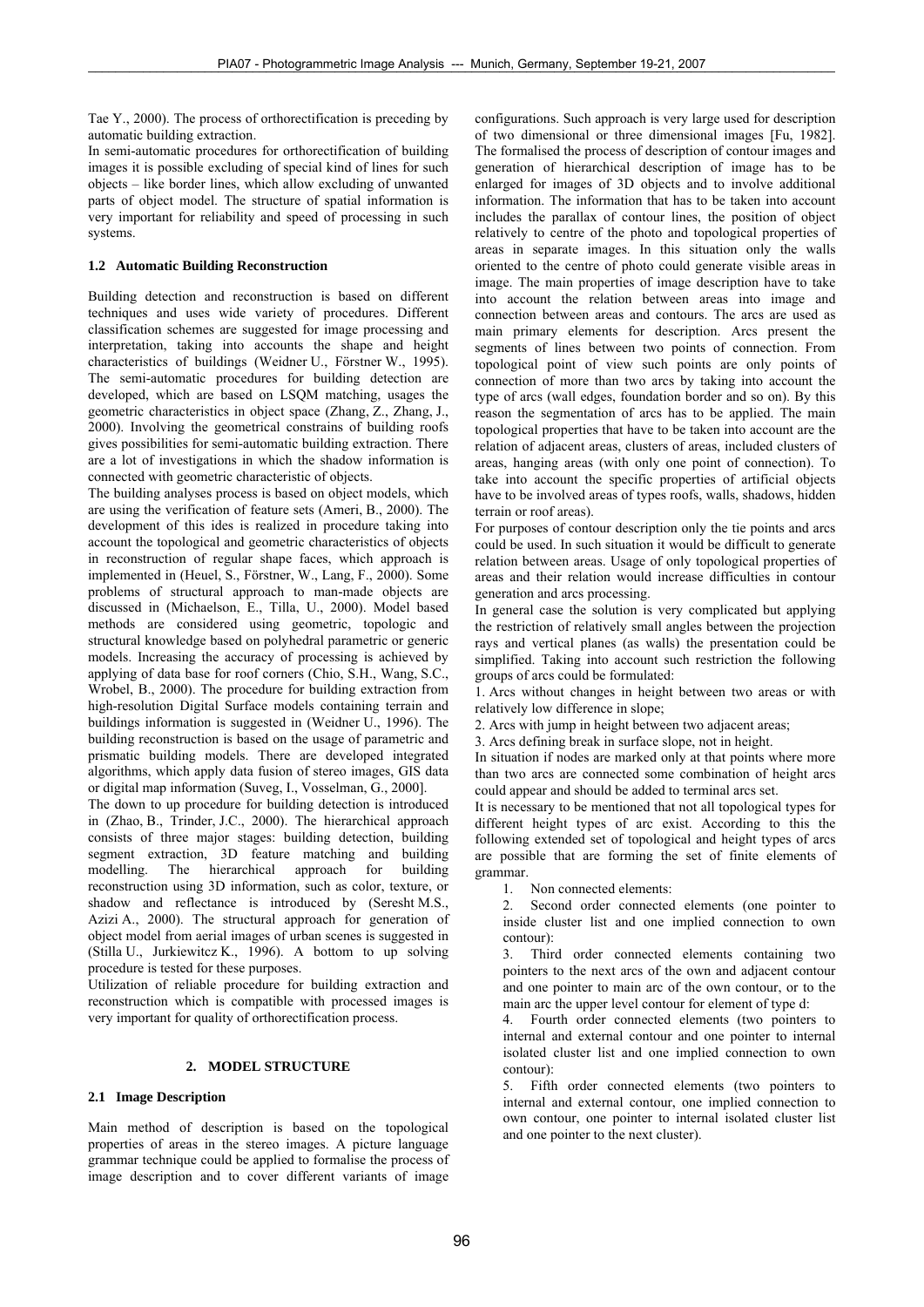### **2.2 Description in 3D Space**

The basis of description is presentation in 3D space, i.e. the presentation of objects as 3-dimentional. The topological and geometrical dispositions are substantial. For topological description it is applied a hierarchical structure, which is based on dividing the objects into object groups. Every object group can contain the adjacent set of objects cluster of objects) or area of sub-objects, which distributed regularly or randomly. At the lowest level are used sub-objects, which are described by their surfaces. The object groups and sub-objects contain information about the relation and connection between them. Two main groups of factors are taken into account – the possibility for storage the description into data base and formal structural description and its generation by picture grammar. The corresponding tables forming structural description are separated in following groups: Objects, Sub-objects, Faces, 3D Arcs and Nodes. Such description is presented in (Marinov B.D., 2002). Extension of this idea to cover description of group of buildings and the objects that consists of sets of objects groups. A simple description of building object includes: roofs, walls, foundation and stairs.

Object coordinates define the base point position in coordinate system of scene (area of description). Object consists of parts named ObjGroup. Object Group may contain another Object groups or SubObject. The quadruple tree is used for production of this description.

The table of sub-objects contains information about the object and its neighbours. They are described by their faces. The table has the form

Arc table contains information for arcs with two faces from both sides of the arc:

Table defining nodes has the following form:

There are additional tables, which are describing coordinate information. They are vectors of origin (Position) and orientation (Rotation). Another two tables describe surfaces and arc segments. (Surfaces, Segments).

Such organization of information is compromise between memory requirements and speed of data access. The cluster arrangement of information requires more memory allocation for description but increase the speed of processing. This organization is adopted for presentation analyses and presentation of space information for object and sets of objects. Larger segment size increases the speed of processing but consumes more memory for short segments.

#### **3. FORMULATION OF PICTURE GRAMMAR FOR MODEL DESCRIPTION**

### **3.1 Picture Description Languages**

Picture description languages are widely used for presentation of 2D and 3D objects and their images (*Fu, K.S.*, 1982). The necessity of two dimensional element descriptions involves usage of extended type of grammar. Suitable for that purposes is PLEX-GRAMMAR [Feder, 1971). A N-attaching-point element (NAPE) is introduced in it. The grammar is represented

by the six-tuple  $(V_T, V_N, P, S_0, Q, q_0)$ , where

 $V_T$  - is a finite non-empty set of terminal (non-productive) elements;

 $V_N$  - is a finite non-empty set of non-terminal elements (productive);

$$
\mathbf{V}_{\mathbf{T}} \cap \mathbf{V}_{\mathbf{N}} = \mathbf{0};\tag{1}
$$

P - is a finite set of productions (generating rules);

 $S \in V_{N}$  is a special NAPE - initial;

Q is a finite set of symbols called identifiers that form joint lists (of internal joint points of NAPE set) and tie-point list (consisting of external points of NAPE set) - identifying the links between elements. The identifiers could be represented by integer corresponding to the number of tie-points of single NAPE.

$$
Q \cap (V_T \cap V_N) = 0;
$$
 (2)

 $q_0 \in Q$  is a special NULL identifier that is used to show that corresponding NAPE from NAPE list is not connected to the described joint or tie point.

An extension of grammar is used in which except traditional joint point for which are necessary at least two non-zero element in joint list a special type of joint is used for contour definition joint which could involve only one connected nonzero element, belonging to the main arc of the contour. According to the above definition a set of four NAPEs with five joint points (four for arc connection and one for contour definition) and two tie-points is represented by set of components and two lists (of joint and tie-points) of the form:

 $V_1V_2V_3V_4$ (q1q2q3q4,q1q2q3q4,q1q2q3q4,q1q2q3q4)  $q_1q_2q_3q_4$  $(q_1q_2q_3q_4, q_1q_2q_3q_4)$ (3)

### **3.2 Picture Grammar for Projective Images of Buildings**

Defining of picture grammar with such type characteristics, which satisfies generation of projective images of buildings is formulated in (Marinov B.D., 1996) and is further developed in (Marinov B.D., 2004). The following set of arcs is defined. 1. Arc without height change on two sides of areas.

m – border of different cover;

s – shadow over terrain, wall or roof.

2. Arc, which separates two areas with different heights (roofterrain, roof-wall, roof-roof).

r – border roof/terrain (roof/roof);

v – border between wall edge/terrain (wall edge/roof);

p – border roof / wall;

w – border wall / wall (between different buildings or their parts).

3. Arc, which divides two faces with different slope of surfaces.  $h -$  edge wall / roof (at eaves);

 $t - edge$  terrain / wall (roof / wall in cases when part of building lies over the lower roof or terrace);

e – visible edge between surrounding walls;

k – edge between different roof faces.

It is possible to add combined types, which include sequence of two arcs with different heights.

4. Arcs, which are combination of two arc segments: j, l (wall arcs), f, g (roof arcs).

5. Arcs, which are combination of three segments: u (wall), n (roof).

Definition of different type of generation rules requires additional indexes for main or auxiliary arcs.

K, M, C,  $D$  – main external arcs of last or non last contour;

B, S – auxiliary arcs of external contour or different level contours;

I – internal arc of contour at same level;

O, Q – single or isolated contours.

Identification of different state of generation is made by second index that shows the specific state of the arc:

ρ - state of generation of isolated contour;

 $\Omega$  - state of generation of external contour arc;

χ - generation of hidden contours;

and states for arc shift -  $\Sigma$ ,  $\Psi \Phi$ .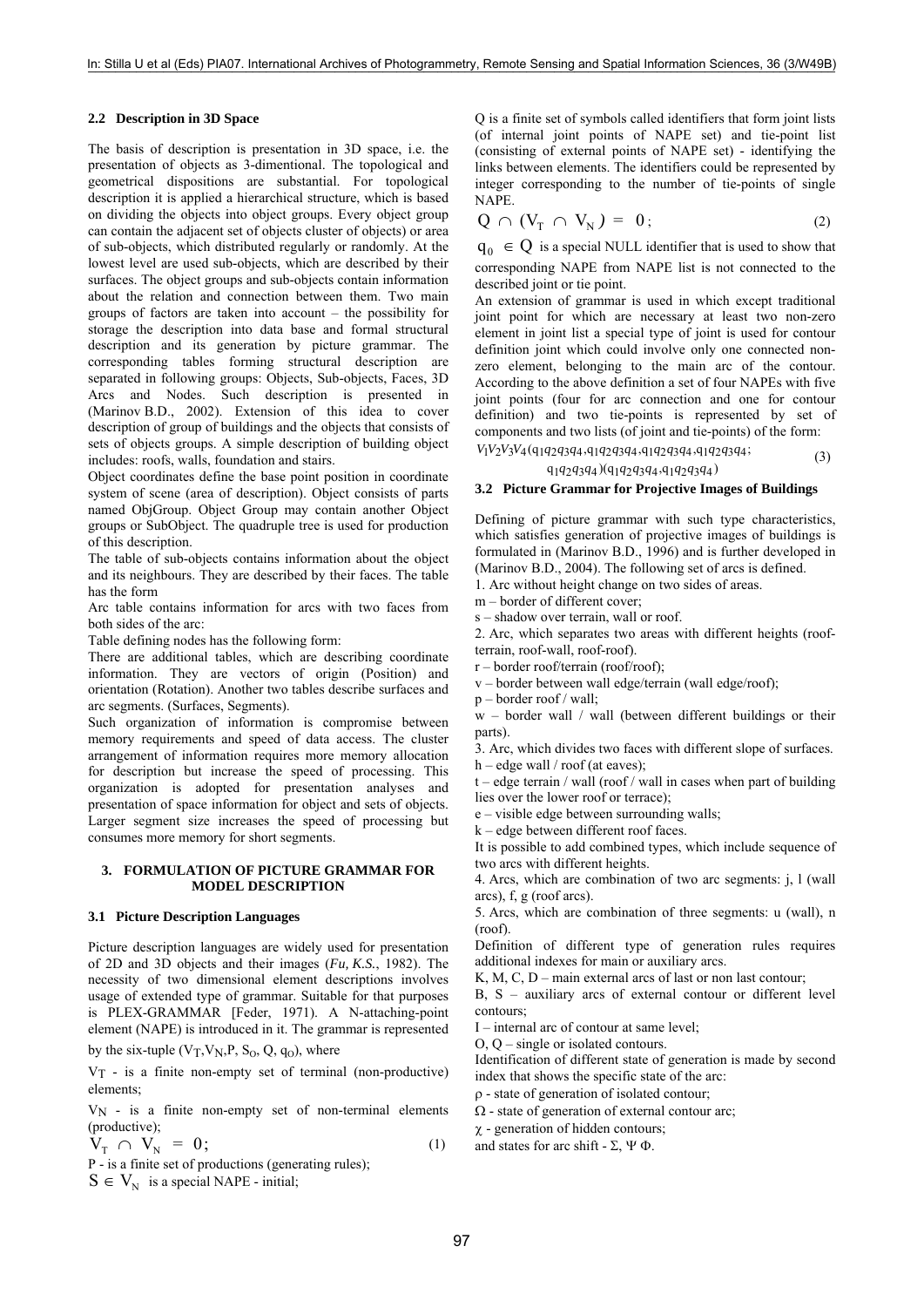$(6)$ 

#### **3.3 Producing Rules Examples**

The following examples for producing rules include several main groups of rules. The first group defines generation of contours and set of isolated contours.

$$
I_0( ) \to i_E( ) \qquad I_0( ) \to I_Q A_O(11)(02)
$$
  
\n
$$
A_O(1,2) \to A_{Op}(1,2) \qquad R_O(1,2) \to R_{Op}(1,2)
$$
 (4)

Generation of internal contours begins from main contour or from main arc in state ρ:

$$
Y_{\text{Op}}(1,2) \to Y_{\text{O}}A_{\text{O}}(21)(10,02)
$$
\n
$$
Y_{\text{Op}}(1,2) \to Y_{\text{O}}A_{\text{O}}(21)(10,02) \tag{5}
$$

$$
W_{K\rho}(1,2,3,4) \rightarrow W_{K\Lambda}A_O(41,30)(10,20,02)
$$

where symbol  $Y \in (A, R)$  *u* W is arbitrary arc from set of internal contours (A, R, U, J, V, T).

The second group of rules is connected with generation of adjacent contours by applying of rules for generation of surrounding arcs. Initial set of producing rules includes generation of adjacent contours of type A or Y.

$$
A_0(1,2) \rightarrow Y_I A_K Y_C(011,102,220;330,003) (040,004)
$$

$$
A_{Q}(1,2,3) \rightarrow Y_{I}A_{M}Y_{C}(011,102,220;330,003) (040,004,050)^{0}
$$

The separate set of rules produces external or internal selfclosed contours. External adjacent contours are produced by following rules:

$$
A_O(1,2) \to A_K Y_C(12,21;30,03)(40,04)
$$
\n
$$
(7)
$$

$$
A_Q(1,2) \to A_M Y_C(12,21;30,03)(40,04,50)
$$

The rules for generation of internal isolated contours have similar form.

$$
A_O(1,2) \to A_D Y_K(11,22;30,03)(40,04)
$$
  
\n
$$
R_O(1,2) \to R_D Y_C(11,22;30,03)(40,04)
$$
\n(8)

The generation of moving arc begins from node between arcs or from internal arc point. For arcs of type A they have the form:

$$
A_X \to A_X A_I \Sigma^Y C \Psi^A X \qquad W_X A_X \to W_X Y_I \Sigma
$$
  
\n
$$
A_X \to R_X R_I Y_C \Omega \qquad W_X A_X \to W_X Y_I
$$
 (9)

 $W_X A_X \rightarrow W_X Y_I$ 

Rules for arcs of type R are identical.

Additional set of arcs define shift of end of external arc. Another set of rules are connected with generation of external visible walls and finalizing the producing sequence in cases when they are independent or their images lie over the parts of adjacent objects. The rules for transformation of including or surrounding contours are added. Another set of rules transforms external into internal contours. Two stages transformation procedure are used, which modifies arc types.

Such construction of grammar allows modelling the hiding of building parts depending of view point and the shadow influence and their covering. This procedure is applied at topological level.

### **4. RELATIONS BETWEEN MODEL PARTS IN 3D BUILDING MODELS**

In three-dimensional model there are only relations of connectivity between areas. The corresponding 2-D model has adjacent and overlapping areas. For modelling of overlapping areas it is necessary to extend the possible relations between types of areas with different lines. The application of formal picture languages is appropriate techniques for analyses of images of such object configurations (Marinov, B., 1996).

The simple model of terrain and buildings consists of terrain and buildings. The buildings are constructed from walls and roof. More sophisticated model includes balconies on the walls, terraces on the top roof and tower over the roof and adjacent buildings or parts of them with different height. To define this model the following groups of plane objects can be formulated: A. Top covers: roof, peak, floor, terrain (ground);

B. Side faces: wall, parapet, cornice, internal wall, curved shells

C. Bottom covers: foundation, eaves, ceil.

D Internal faces (invisible)

In space model of objects there are different combinations of surfaces to produce whole object.

For nodes of order four the combination are more complicated but from practical point such nodes are not so much. Some examples are: N (roof, roof, cornice, cornice); N (roof, roof, wall, wall); N (roof, roof, roof, roof); N (wall, wall, sill, cornice).

Main production rules generate building's body, roof, surrounding walls. Other types of rules include production of objects that are attached to the surfaces of main object or subobject. Such objects are chimneys, mansards, stairs, platforms, shelters, and bays. The special types of objects are groups of columns or monuments under external shelters or internal bays. Some examples of different types of faces are shown in figure 1



Figure 1. Examples of some face types

It is important to note that generation of nodes of specific type is feature of defined production rule and that usually the production rules of specific types generate usually couples of nodes. It is important for reconstruction of object model in cases when not all nodes are visible. This requires modules for analyses of corresponding types of nodes and production of invisible nodes. Such processes arise in mapping of architectural objects when some nodes are not visible.

Edges between not adjacent faces create another type of problems. The main types of combinations include roofs, walls, shadows and terrain (Marinov, B., 2002). More extended set of combinations include different protruding objects or subobjects.

Taking into account of these relations is very important for analyses of data and for control of data coding. From another side including of this information in data stream will create additional efforts for automatic recognition of types of boundary and types of nodes. This requires definition of data structure for input of photogrammetric information that is suitable for automatic of operator controlled data input.

Based on this model the following extensions for description of 3D information can be suggested:

1. The hieratical structure must include the conjunction faces between main object and sub-object.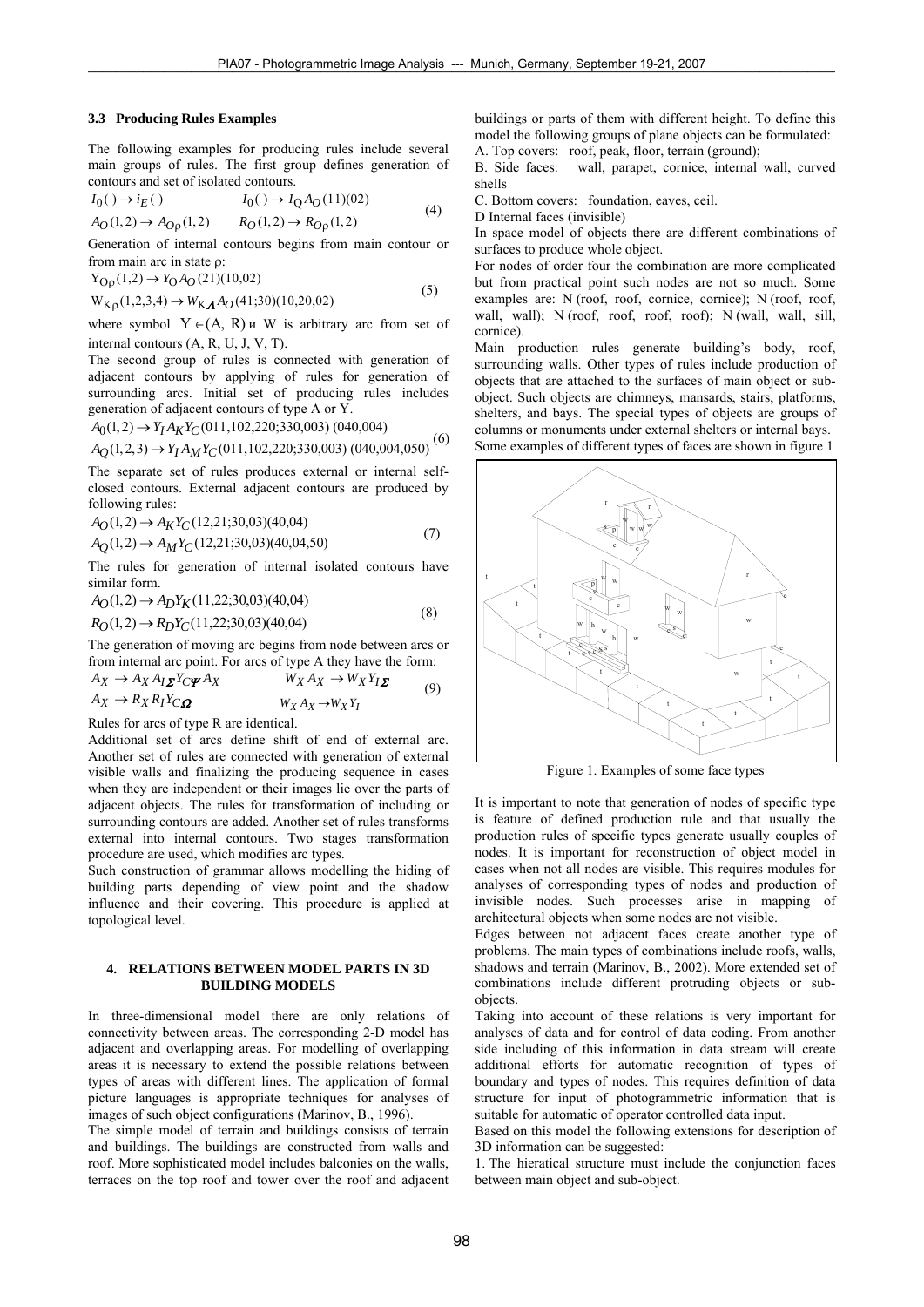2. For every planar face the orientation vector of surface must be calculated and added as attribute information.

3. For every object or sub-object is defined and calculated the surrounding parallelepiped body, which includes entirely object.

4. For every arc are added as attributes the identifier codes for two adjacent surfaces.

This structure is convenient for solving the tasks for visibility and for creation of index matrixes for orthophoto transformation in photogrammetry.

# **5. PRESENTATION AND FORMING OF ORTHOPHOTO BASED ON BUILDING MODEL**

The advantage of suggested complex model is the possibility to decrease the number of checks or visibility of processed pixel. To solve the problem a surrounding parallelepiped bodies are used.

The results for one complex building (church) are shown on the following figures. The digital images with superimposed vector model are shown in figure 2.



Figure 2. Source stereo couple with vector model

The basic part of the orthoimage is produced from left image.



Figure 3 Orthorectified image generated from left image

The problem of generation of full model is that some lines are not visible in stereo or are not visible. For such lines the fictitious addition of model has to be generated.

The reverse scheme of orthorectification is used. The check for visibility of pixels is made based on calculation the limits of parallelepiped bodies surrounding every sub-object. For

projection ray from pixel in orthoimage corrected by height from model is checked the visibility by comparison with limits of surrounding bodies of adjacent parts of same building or nearest buildings. If tested pixel is not visible in current digital image the test for coupling image is made. It is possible to make checks not only in strip direction – longitudinal overlap but also for side overlap of images.

Additional part of orthoimage is produced from another stereo image. The processing of pixels from other images is made only for hidden pixels in base image. It is possible to generate separate orthoimages from every of neighbouring image. Which pixel is used is coded in extended index matrix. The used codes are visible terrain, visible roof, visible balcony for every different visible surface. The index matrix for usage of pixels is generated during this process. The extension of index codes includes not only invisible pixels of terrain but also identification number of slope roofs, flat roofs or external stairs and balconies. The generated codes allow usage the most appropriate nearest pixels of visible parts: terrain, roofs, balconies and corresponding codes for surfaces of invisible pixels. Additional part of index code is number of image from which the source data are taken.

The hidden parts from right image are shown in figure 4.



Figure 4. Ortho chips from right image

The final orthoimage produced as combination of two orthorectified images with superimposed vector model is shown in figure 5



Figure 5. Composition of orthoimages from suitable parts of adjacent images